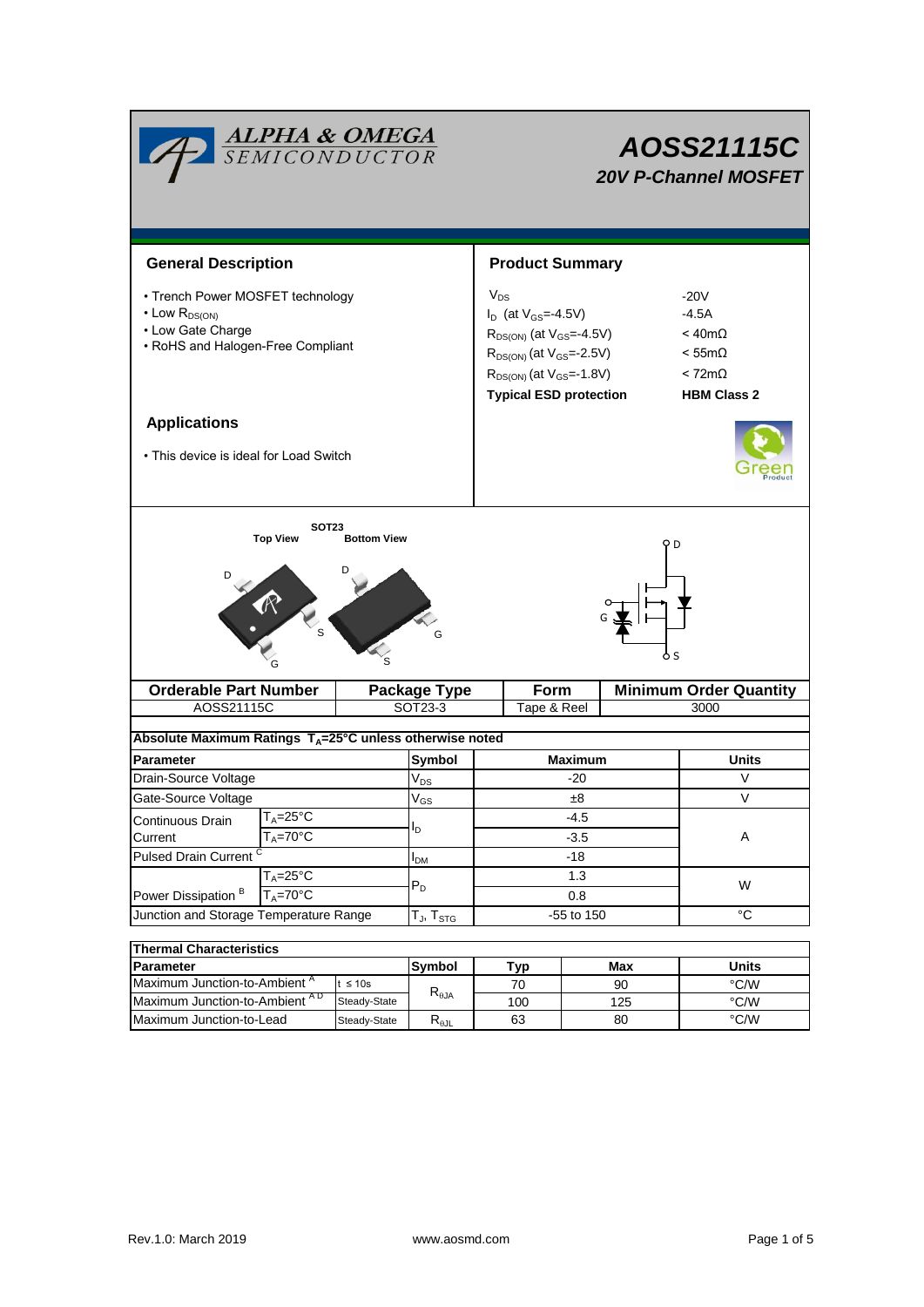

#### **Electrical Characteristics (TJ=25°C unless otherwise noted)**

| <b>Symbol</b>                | Parameter                             | <b>Conditions</b>                                                                       | Min                          | <b>Typ</b> | <b>Max</b>   | <b>Units</b> |           |  |  |
|------------------------------|---------------------------------------|-----------------------------------------------------------------------------------------|------------------------------|------------|--------------|--------------|-----------|--|--|
| <b>STATIC PARAMETERS</b>     |                                       |                                                                                         |                              |            |              |              |           |  |  |
| $\mathsf{BV}_{\mathsf{DSS}}$ | Drain-Source Breakdown Voltage        | $I_D = -250 \mu A$ , $V_{GS} = 0V$                                                      |                              | $-20$      |              |              | V         |  |  |
| $I_{DSS}$                    | Zero Gate Voltage Drain Current       | $V_{DS}$ =-20V, $V_{GS}$ =0V                                                            |                              |            |              | $-1$         | μA        |  |  |
|                              |                                       |                                                                                         | $T_{\text{J}} = 55^{\circ}C$ |            |              | $-5$         |           |  |  |
| $I_{GSS}$                    | Gate-Body leakage current             | $V_{DS} = 0V$ , $V_{GS} = \pm 8V$                                                       |                              |            |              | ±10          | μA        |  |  |
| $V_{GS(th)}$                 | Gate Threshold Voltage                | V <sub>DS</sub> =V <sub>GS.</sub> I <sub>D</sub> =-250µA                                |                              | $-0.15$    | $-0.55$      | $-0.95$      | V         |  |  |
| $R_{DS(ON)}$                 | Static Drain-Source On-Resistance     | $V_{GS} = -4.5V$ , $I_{D} = -4.5A$                                                      |                              |            | 33           | 40           | $m\Omega$ |  |  |
|                              |                                       |                                                                                         | $T_J = 125$ °C               |            | 43           | 52           |           |  |  |
|                              |                                       | $V_{GS}$ =-2.5V, $I_{D}$ =-4A                                                           |                              | 42         | 55           | $m\Omega$    |           |  |  |
|                              |                                       | $V_{GS}$ =-1.8V, $I_{D}$ =-3.5A                                                         |                              | 54         | 72           | $m\Omega$    |           |  |  |
| $g_{FS}$                     | Forward Transconductance              | $V_{DS} = -5V$ , $I_{D} = -4.5A$                                                        |                              | 20         |              | S            |           |  |  |
| $V_{SD}$                     | Diode Forward Voltage                 | $IS=-1A, VGS=0V$                                                                        |                              | $-0.7$     | $-1$         | V            |           |  |  |
| ls                           | Maximum Body-Diode Continuous Current |                                                                                         |                              |            | $-2$         | Α            |           |  |  |
|                              | <b>DYNAMIC PARAMETERS</b>             |                                                                                         |                              |            |              |              |           |  |  |
| $C_{\text{iss}}$             | Input Capacitance                     |                                                                                         |                              | 930        |              | рF           |           |  |  |
| $C_{\rm oss}$                | Output Capacitance                    | $V_{GS}$ =0V, $V_{DS}$ =-10V, f=1MHz                                                    |                              | 90         |              | рF           |           |  |  |
| $C_{\rm rss}$                | Reverse Transfer Capacitance          |                                                                                         |                              | 80         |              | рF           |           |  |  |
| R <sub>g</sub>               | Gate resistance                       | $f = 1$ MHz                                                                             |                              |            | 15           | 30           | Ω         |  |  |
|                              | <b>SWITCHING PARAMETERS</b>           |                                                                                         |                              |            |              |              |           |  |  |
| $Q_g(4.5V)$                  | <b>Total Gate Charge</b>              | $V_{GS} = -4.5V$ , $V_{DS} = -10V$ ,<br>$ID=-4.5A$                                      |                              |            | 8.5          | 17           | nC        |  |  |
| $Q_{gs}$                     | Gate Source Charge                    |                                                                                         |                              |            | $\mathbf{1}$ |              | nC        |  |  |
| $Q_{gd}$                     | Gate Drain Charge                     |                                                                                         |                              |            | 2.5          |              | nC        |  |  |
| $t_{D(on)}$                  | Turn-On DelayTime                     |                                                                                         |                              |            | 12           |              | ns        |  |  |
| t,                           | Turn-On Rise Time                     | $V_{GS} = -4.5V$ , $V_{DS} = -10V$ ,<br>$R_1 = 2.22\Omega$ , $R_{\text{GEN}} = 3\Omega$ |                              |            | 11           |              | ns        |  |  |
| $t_{D(off)}$                 | Turn-Off DelayTime                    |                                                                                         |                              |            | 82           |              | ns        |  |  |
| $t_f$                        | <b>Turn-Off Fall Time</b>             |                                                                                         |                              |            | 35           |              | ns        |  |  |
| $\mathfrak{t}_{\text{rr}}$   | Body Diode Reverse Recovery Time      | $I_F = -4.5A$ , di/dt=500A/ $\mu$ s                                                     |                              |            | 25           |              | ns        |  |  |
| $Q_{rr}$                     | Body Diode Reverse Recovery Charge    | $I_F = -4.5A$ , di/dt=500A/us                                                           |                              |            | 37           |              | nC        |  |  |

A. The value of  $R_{\theta JA}$  is measured with the device mounted on 1in<sup>2</sup> FR-4 board with 2oz. Copper, in a still air environment with T<sub>A</sub> =25° C. The value in any given application depends on the user's specific board design.

B. The power dissipation  ${\sf P}_{\sf D}$  is based on  ${\sf T}_{\sf J(MAX)}$ =150 $^\circ\,$  C, using  $\leqslant$  10s junction-to-ambient thermal resistance.

C. Repetitive rating, pulse width limited by junction temperature T $_{\rm J(MAX)}$ =150°C. Ratings are based on low frequency and duty cycles to keep

initialT $j=25^\circ$  C.

D. The R<sub>eJA</sub> is the sum of the thermal impedance from junction to lead R<sub>eJL</sub> and lead to ambient.<br>E. The static characteristics in Figures 1 to 6 are obtained using <300µs pulses, duty cycle 0.5% max.<br>F. These curves are

APPLICATIONS OR USE AS CRITICAL COMPONENTS IN LIFE SUPPORT DEVICES OR SYSTEMS ARE NOT AUTHORIZED. AOS DOES NOT ASSUME ANY LIABILITY ARISING OUT OF SUCH APPLICATIONS OR USES OF ITS PRODUCTS. AOS RESERVES THE RIGHT TO IMPROVE PRODUCT DESIGN,FUNCTIONS AND RELIABILITY WITHOUT NOTICE.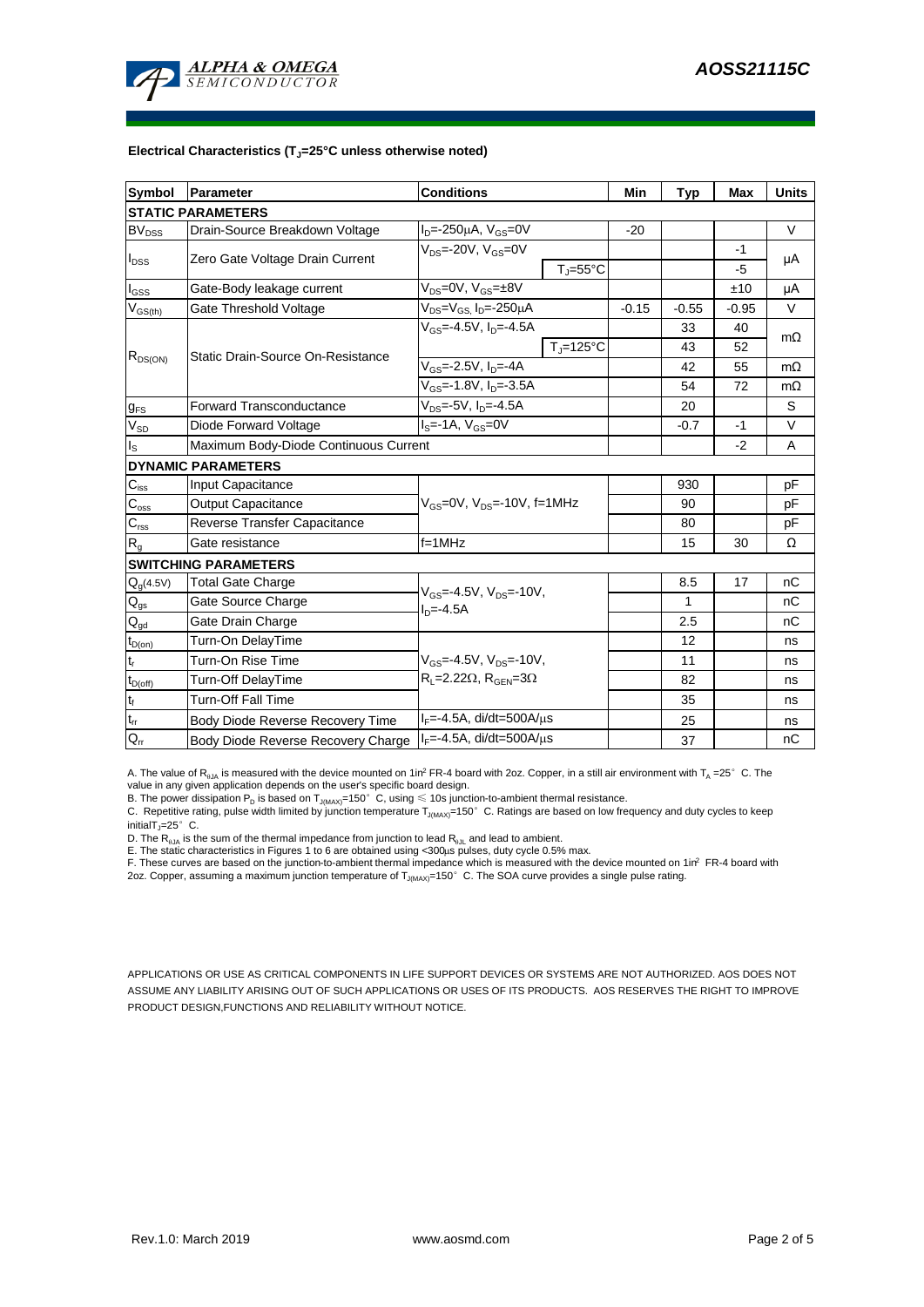

### **TYPICAL ELECTRICAL AND THERMAL CHARACTERISTICS**

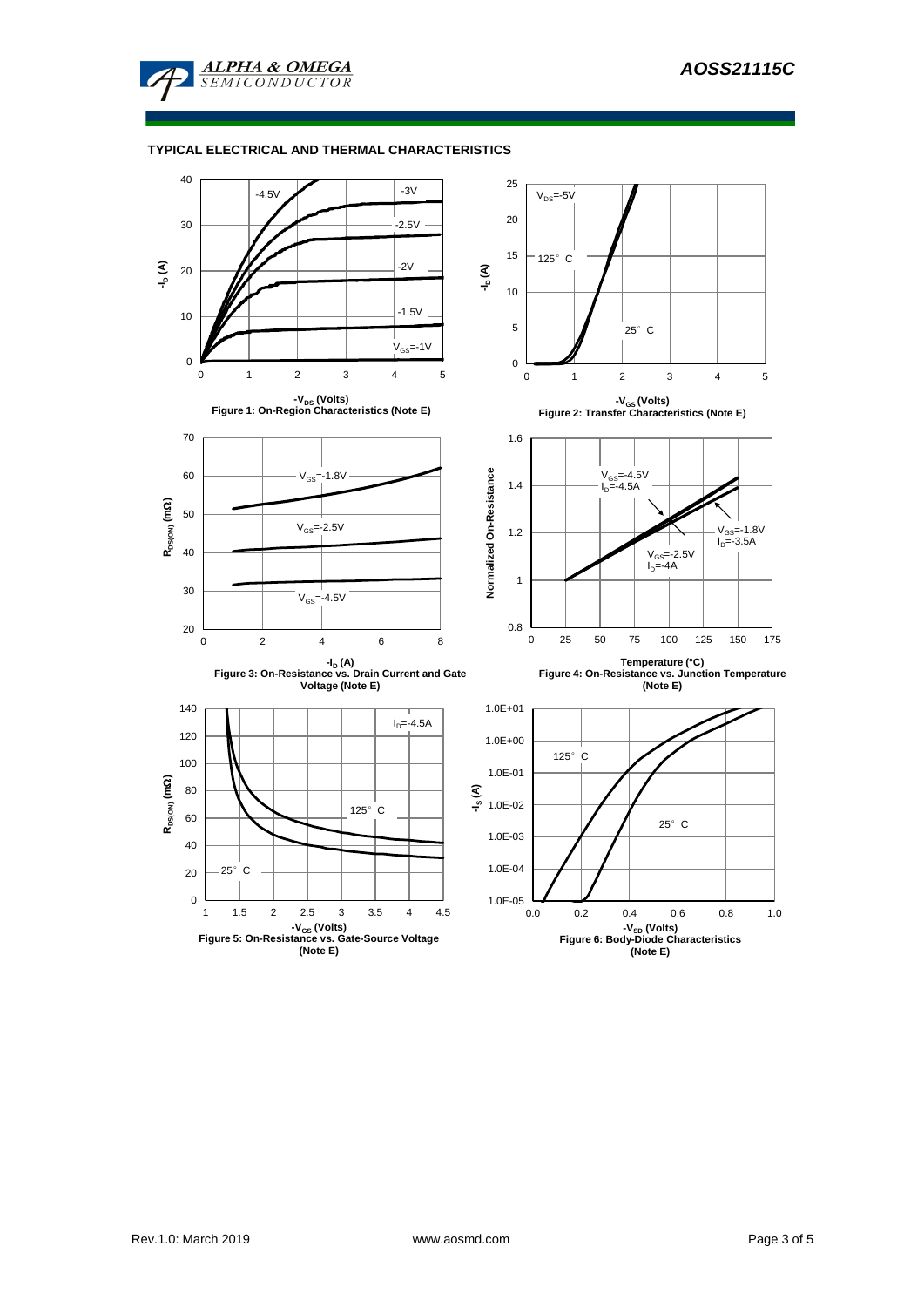

### **TYPICAL ELECTRICAL AND THERMAL CHARACTERISTICS**